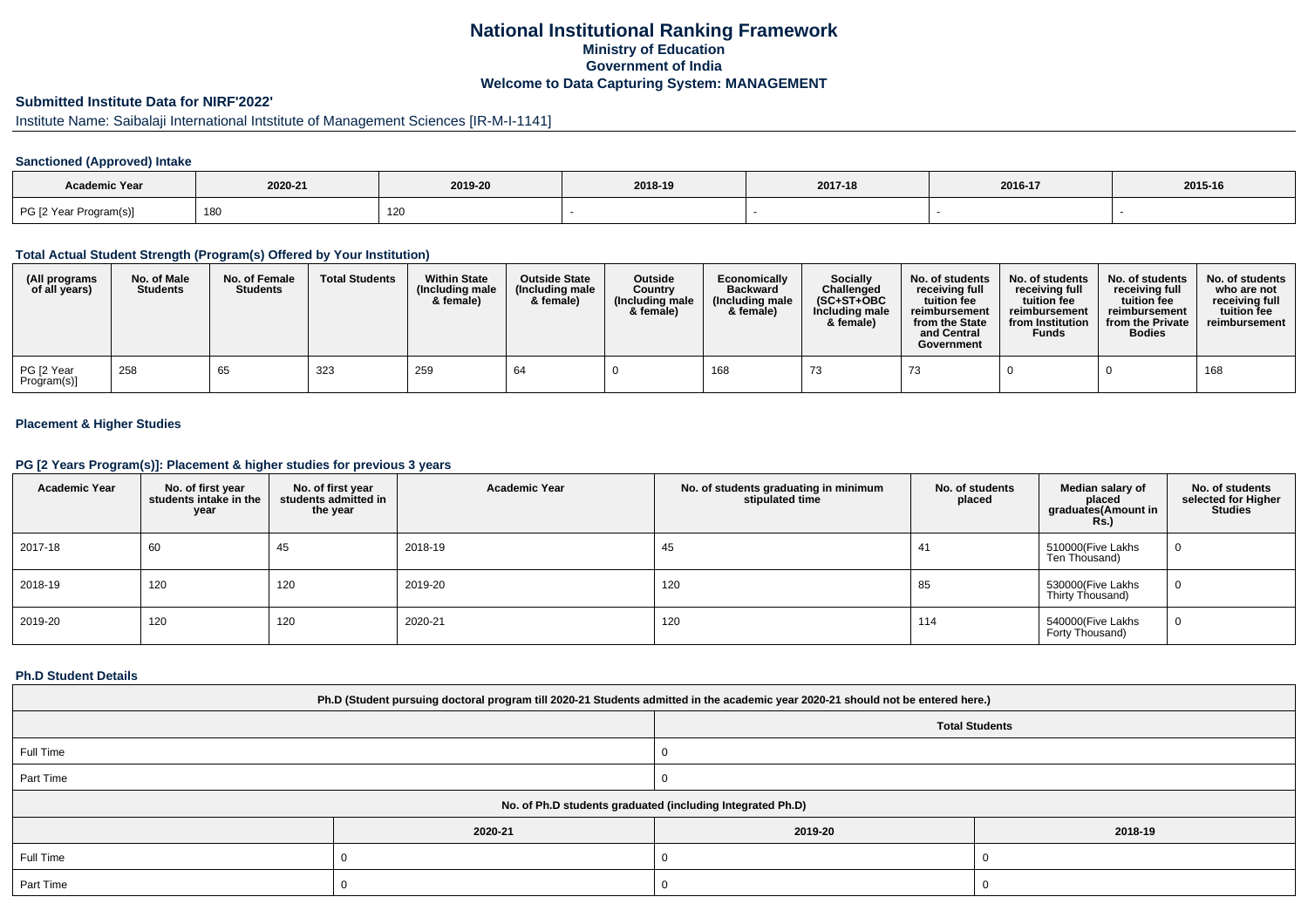#### **Financial Resources: Utilised Amount for the Capital expenditure for previous 3 years**

| <b>Academic Year</b>                                                                                                                                                    | 2020-21                                 | 2019-20                                                     | 2018-19                                                  |  |  |  |  |  |  |
|-------------------------------------------------------------------------------------------------------------------------------------------------------------------------|-----------------------------------------|-------------------------------------------------------------|----------------------------------------------------------|--|--|--|--|--|--|
|                                                                                                                                                                         | <b>Utilised Amount</b>                  | <b>Utilised Amount</b>                                      | <b>Utilised Amount</b>                                   |  |  |  |  |  |  |
| Annual Capital Expenditure on Academic Activities and Resources (excluding expenditure on buildings)                                                                    |                                         |                                                             |                                                          |  |  |  |  |  |  |
| Library (Books, Journals and e-Resources only)                                                                                                                          | 133000 (One Lakh Thirty Three Thousand) | 380668 (Three Lakh Eighty Thousand Six Hundred Sixty Eight) | 410989 (Four Lakh Ten Thousand Nine Hundred Eighty Nine) |  |  |  |  |  |  |
| Expenditure on setting up/upgradation of laboratory                                                                                                                     | 0 (Zero)                                | 204082 (Two Lakh Forty Thousand Eighty Two)                 | 64041 (Sixty Four Lakh Forty One)                        |  |  |  |  |  |  |
| Other expenditure on creation of Capital Assets (For setting up classrooms, seminar hall, conference hall, library excluding expenditure on Land ,Building, Roads etc.) | $0$ (Zero)                              | 841580 (Eighty lakh Forty One Thousand Five Hundred Eighty) | 500000 (Five Lakh)                                       |  |  |  |  |  |  |

## **Financial Resources: Utilised Amount for the Operational expenditure for previous 3 years**

| Academic Year                                                                                                                                                                                   | 2020-21                                                                          | 2019-20                                                                               | 2018-19                                                           |  |  |  |  |  |
|-------------------------------------------------------------------------------------------------------------------------------------------------------------------------------------------------|----------------------------------------------------------------------------------|---------------------------------------------------------------------------------------|-------------------------------------------------------------------|--|--|--|--|--|
|                                                                                                                                                                                                 | <b>Utilised Amount</b>                                                           | <b>Utilised Amount</b>                                                                | <b>Utilised Amount</b>                                            |  |  |  |  |  |
| <b>Annual Operational Expenditure</b>                                                                                                                                                           |                                                                                  |                                                                                       |                                                                   |  |  |  |  |  |
| Salaries (Teaching and Non Teaching staff)                                                                                                                                                      | 16112105 (One Crore Sixty One Lakhs Twenty One Thousand<br>One Hundred and Five) | 14668283 (One Crore Fourty Six Lakh Sixty Eight Thousand<br>Two Hundred Eighty Three) | 11950084 (One Crore Nineteen Lakh Fifty Thousand Eighty<br>Four   |  |  |  |  |  |
| Maintenance of Academic Infrastructure or consumables and<br>other running expenditures (excluding maintenance of hostels<br>and allied services, rent of the building, depreciation cost, etc) | 347000 (Three Lakhs Forty Seven Thousand)                                        | 6037601 (Sixty Lakh Thirty Seven Thousand Six Hundred One)                            | 6270330 (Sixty Two Lakh Seventy Thousand Three Hundred<br>Thirty) |  |  |  |  |  |
| Seminars/Conferences/Workshops                                                                                                                                                                  | 85210 (Eighty Five Thousand Two Hundred and Ten)                                 | 1439281 (Fourteen Lakh Thirty Nine Thousand Two Hundred<br>Eighty One)                | 645100 (Six Lakh Forty Five Thousand One Hundred)                 |  |  |  |  |  |

### **Sponsored Research Details**

| <b>Financial Year</b>                    | 2020-21 | 2019-20 | 2018-19 |
|------------------------------------------|---------|---------|---------|
| Total no. of Sponsored Projects          |         |         |         |
| Total no. of Funding Agencies            |         |         |         |
| Total Amount Received (Amount in Rupees) |         |         |         |
| Amount Received in Words                 | Zero    | Zero    | Zero    |

## **Consultancy Project Details**

| <b>Financial Year</b>                    | 2020-21 | 2019-20 | 2018-19 |  |
|------------------------------------------|---------|---------|---------|--|
| Total no. of Consultancy Projects        |         |         |         |  |
| Total no. of Client Organizations        |         |         |         |  |
| Total Amount Received (Amount in Rupees) |         |         |         |  |
| Amount Received in Words                 | Zero    | Zero    | Zero    |  |

## **Executive Development Program/Management Development Programs**

| $-$<br>Yea. | 2020-21 | 2019-20 | 2018-19 |
|-------------|---------|---------|---------|
|-------------|---------|---------|---------|